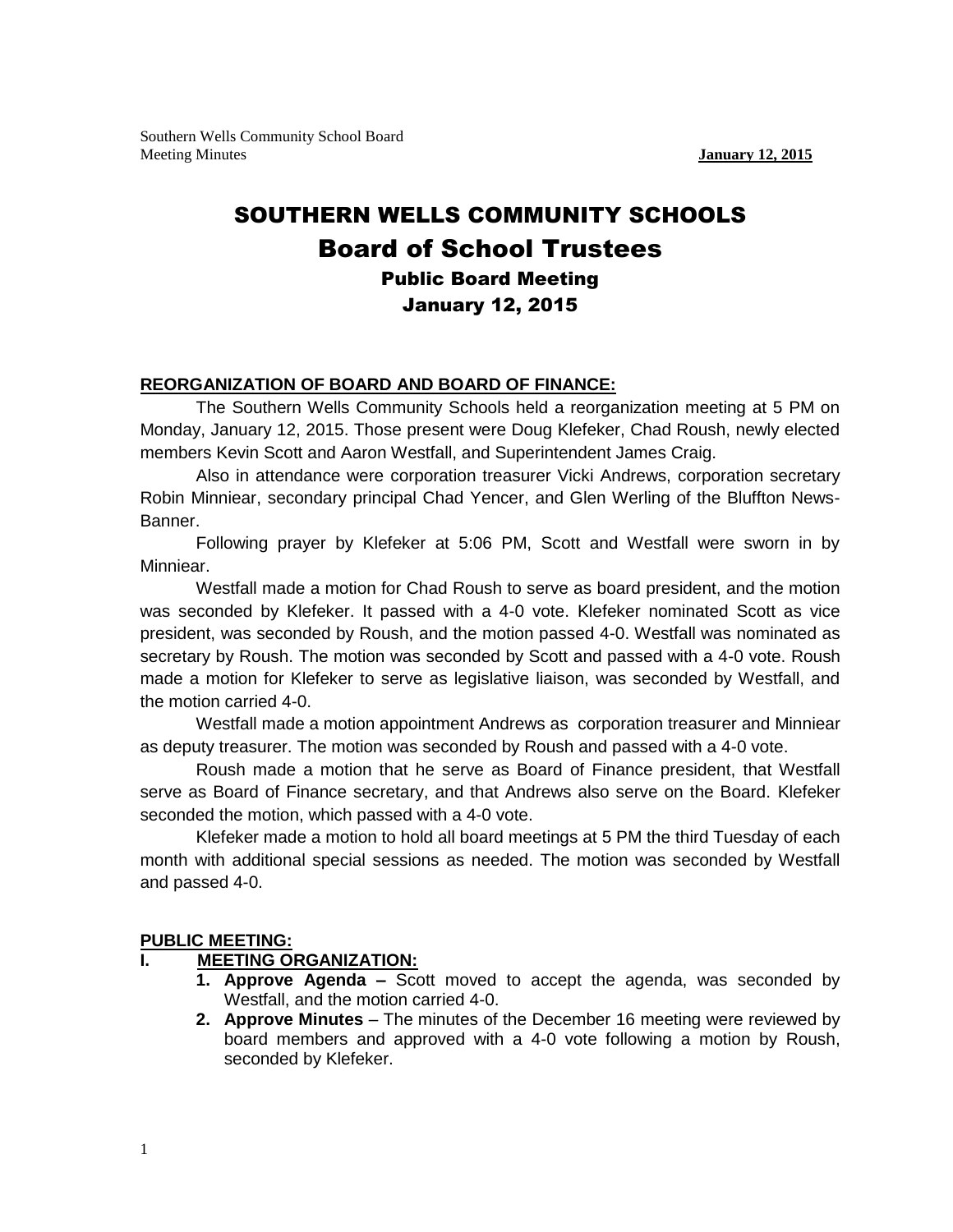Southern Wells Community School Board Meeting Minutes **January 12, 2015**

# **II. FINANCIAL ITEMS:**

**1. Claims** – After consideration, Klefeker made a motion to approve the January claims and was seconded by Roush. The motion passed 4-0.

**2. Fund Reports** – Klefeker made a motion to approve corporation fund reports, was seconded by Roush, and motion passed 4-0.

**3**. **Year-End Transfers for 2014 –** Roush made a motion to approve the 2014 yearend transfers and was seconded by Westfall. The motion passed 4-0.

4. Request to Void ECA and Corporation Checks -- Outstanding checks issued by extra-curricular and corporation treasurers may be voided when in excess of two years old. Andrews presented a number of checks from the high school treasurer and two for the corporation which remain outstanding and these were approved to be voided following a motion by Westfall, seconded by Roush, and a 4-0 vote.

#### **III. COMMUNITY INPUT**: none.

### **IV. ACTION ITEMS:**

- **1. Personnel: ECA Recommendation –** Activities Director Ben Mann submitted a recommendation for John Fouts to serve as elementary girls traveling basketball coach. The recommendation was approved with a 4-0 vote following a motion by Roush, seconded by Westfall.
- **2. Conference Request –** A conference request was a approved for Chase Anderson to attend DIBELS Assessment training Jan. 21 following a motion by Westfall, seconded by Klefeker, and a 4-0 vote.
- **3. Fundraiser Requests –** Approval was granted for three conference requests following a motion by Westfall, seconded by Klefeker, and a 4-0 vote: FFA livestock judging team to sell pork chop sandwiches during basketball games Jan. 30-31; varsity softball Go Fund Me promotion in February and also junior lady Raider softball camp Feb. 21.
- **4. Acceptance of Donation –** A \$1,500 donation from the Bluffton Masonic Lodge #145 was received to help needy students with education supplies, clothing and other necessities. The donation was accepted following a motion by Westfall, seconded by Roush, and a 4-0 vote.

#### **V. REPORTS:**

Mr. Craig distributed a binder of information on possible projects that he would like the board members to consider. These include carpeting, ceilings, terior and interior lighting, restrooms, asphalt, lockers and water. He would like to schedule a work session and begin to prioritize work projects for the summer and and a two-year planning program.

The work session will be at 5 PM on Monday, Jan. 26. Klefeker will be unable to attend. The next regular meeting of the board will be at 5 PM on Tuesday, Feb. 17.